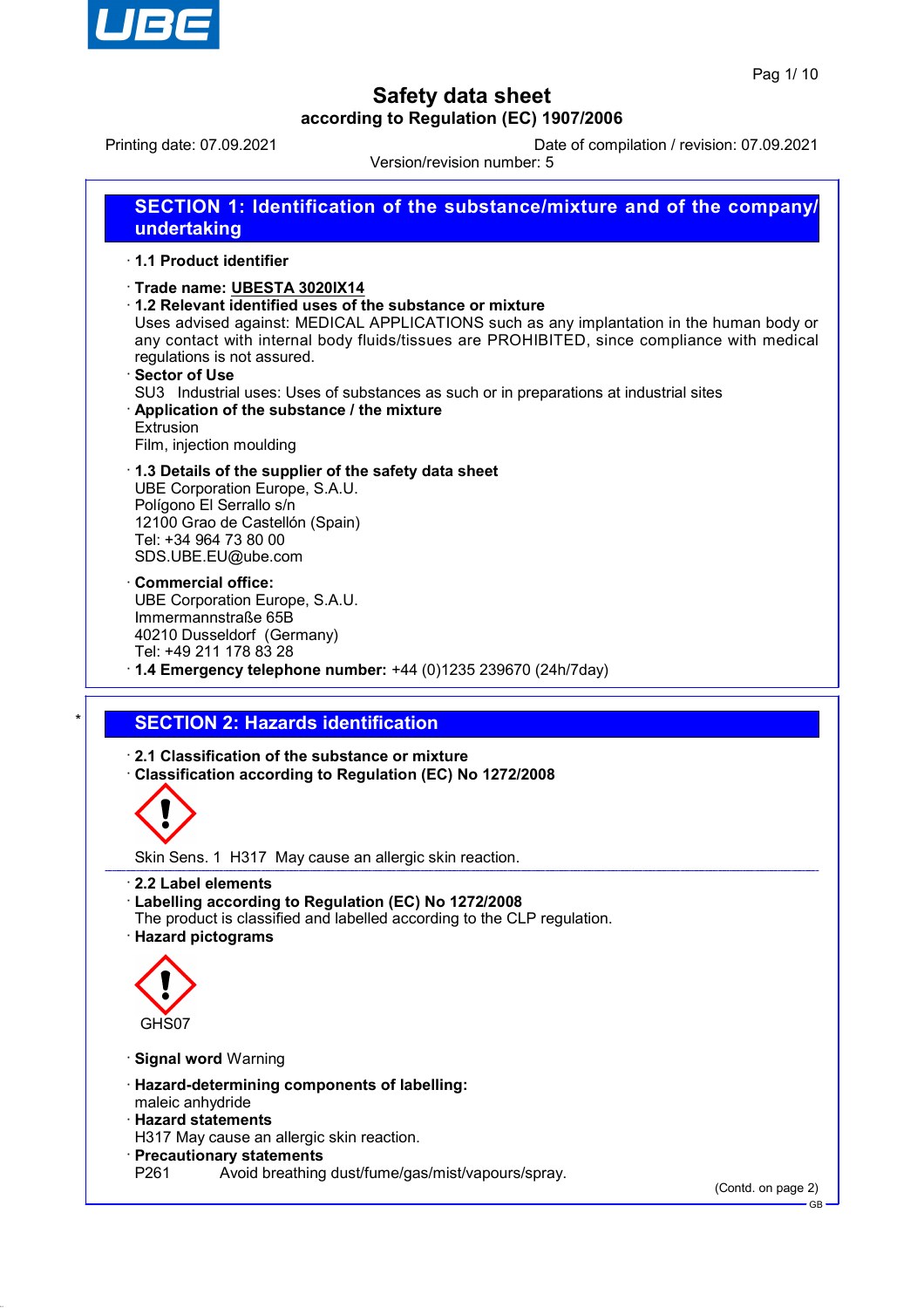

Printing date: 07.09.2021 Date of compilation / revision: 07.09.2021

Version/revision number: 5

#### **Trade name: UBESTA 3020IX14**

P280 Wear protective gloves/protective clothing/eye protection/face protection/hearing protection.

P333+P313 If skin irritation or rash occurs: Get medical attention.

P302+P352 IF ON SKIN: Wash with plenty of water.

- P362+P364 Take off contaminated clothing and wash it before reuse.
- P501 Dispose of contents/container in accordance with local/regional/national/international regulations.
- · **2.3 Other hazards**

## · **Results of PBT and vPvB assessment**

- · **PBT:** Not applicable.
- · **vPvB:** Not applicable.

## **SECTION 3: Composition/information on ingredients**

#### · **3.2 Mixtures**

· **Description:** Mixture: consisting of the following components.

| · Dangerous components:                                        |                                                                                                                                                                                                                                                             |           |  |
|----------------------------------------------------------------|-------------------------------------------------------------------------------------------------------------------------------------------------------------------------------------------------------------------------------------------------------------|-----------|--|
| CAS: 108-31-6                                                  | maleic anhydride                                                                                                                                                                                                                                            | $< 0.1\%$ |  |
| EINECS: 203-571-6<br>Reg.nr.: 01-2119472428-31-<br><b>XXXX</b> | $\diamondsuit$ Resp. Sens. 1, H334; STOT RE 1, H372; $\diamondsuit$ Skin Corr.<br>1B, H314; Eye Dam. 1, H318; $\Diamond$ Acute Tox. 4, H302;<br>Acute Tox. 4, H332; Skin Sens. 1A, H317<br>Specific concentration limit: Skin Sens. 1A; H317: C ≥<br>0.001% |           |  |
| · Non dangerous components                                     |                                                                                                                                                                                                                                                             |           |  |
| CAS: 24937-16-4                                                | Polyamide 12                                                                                                                                                                                                                                                | >63%      |  |
| CAS: 1333-86-4                                                 | Carbon Black                                                                                                                                                                                                                                                | < 22%     |  |
| EINECS: 215-609-9                                              |                                                                                                                                                                                                                                                             |           |  |
| Reg.nr.: 01-2119384822-32-XXXX                                 |                                                                                                                                                                                                                                                             |           |  |
|                                                                | <b>Others</b>                                                                                                                                                                                                                                               | $<$ 3%    |  |

## **SECTION 4: First aid measures**

#### · **4.1 Description of first aid measures**

#### · **General information:**

Immediately remove any clothing soiled by the product. Take affected persons out into the fresh air. Seek medical treatment.

## · **After inhalation:**

If exposed to vapors from heating and molding material , remove to fresh air .

If symptoms, coughing and discomfort in nose and throat remain, get medical attention.

#### · **After skin contact:**

Immediately wash with water and soap and rinse thoroughly.

If redness, itching or burning sensation develops, get medical attention.

After contact with the molten product, cool rapidly with cold water.

Do not pull solidified product off the skin.

Seek medical treatment.

#### · **After eye contact:**

Inmediately flush exposed area with copious amounts of tepid water for at least 15 minutes If redness, itching or burning sensation develops, do not rub eyes and immediately get medical attention.

(Contd. on page 3)

GB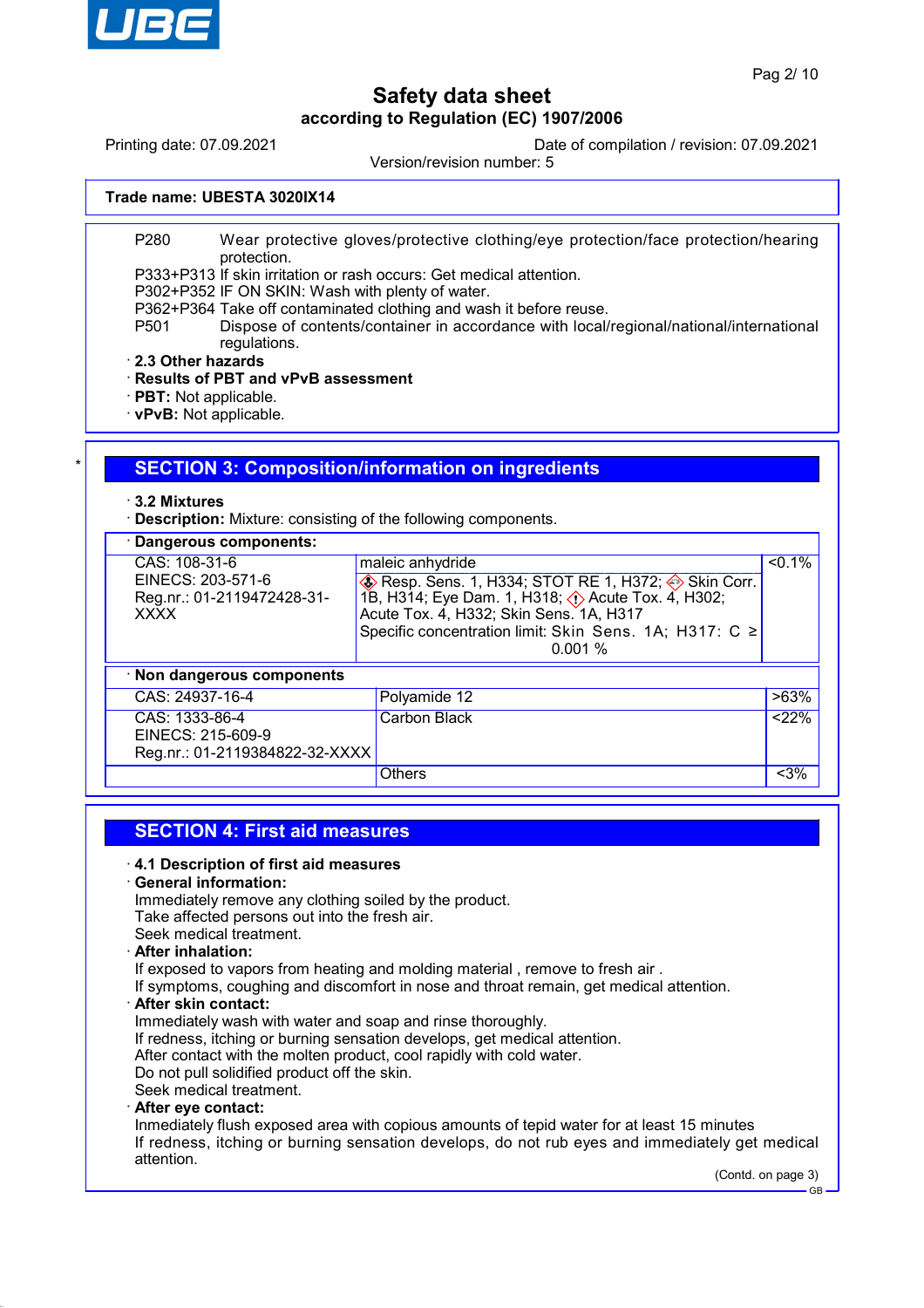

Printing date: 07.09.2021 Date of compilation / revision: 07.09.2021

Version/revision number: 5

**Trade name: UBESTA 3020IX14**

· **After swallowing:**

Rinse out mouth and then drink plenty of water.

- Do not induce vomiting; call for medical help immediately.
- · **4.2 Most important symptoms and effects, both acute and delayed** At molten state, expected to cause burns to skin.
- Irreversible dermatitis will occur if you do not wash affected skin immediately and thoroughly. · **4.3 Indication of any immediate medical attention and special treatment needed** Treatment: Treat according to symptoms (decontamination, vital functions), no known specific antidote.

## **SECTION 5: Firefighting measures**

· **5.1 Extinguishing media**

· **Suitable extinguishing agents:**

**Water** 

Fire-extinguishing powder Carbon dioxide

Use fire extinguishing methods suitable to surrounding conditions.

- · **For safety reasons unsuitable extinguishing agents:** Not known
- · **5.2 Special hazards arising from the substance or mixture**

In case of fire, the following can be released: Carbon monoxide (CO) Carbon Dioxide (CO2)

Under certain fire conditions, traces of other toxic gases cannot be excluded, e.g.:

Maleic anhydride

Hydrogen cyanide (HCN) Ammonia (NH3)

- · **5.3 Advice for firefighters**
- · **Protective equipment:**

Firefighters should wear appropriate protective equipment Mouth respiratory protective device.

· **Additional information** Cool endangered receptacles with water spray.

Collect contaminated fire fighting water separately. It must not enter the sewage system.

## **SECTION 6: Accidental release measures**

· **6.1 Personal precautions, protective equipment and emergency procedures** Stop leak if you can do so without risk Remove combustible materials Ensure adequate ventilation Use personal protective equipment as indicated in paragraph 8 · **6.2 Environmental precautions:** Do not allow to enter sewers/ surface or ground water. · **6.3 Methods and material for containment and cleaning up:**

- Sweep up to prevent slipping on polymer pellets Send for recovery or disposal in suitable receptacles. Dispose contaminated material as waste according to item 13.
- · **6.4 Reference to other sections** See Section 7 for information on safe handling. See Section 8 for information on personal protection equipment.

(Contd. on page 4)

GB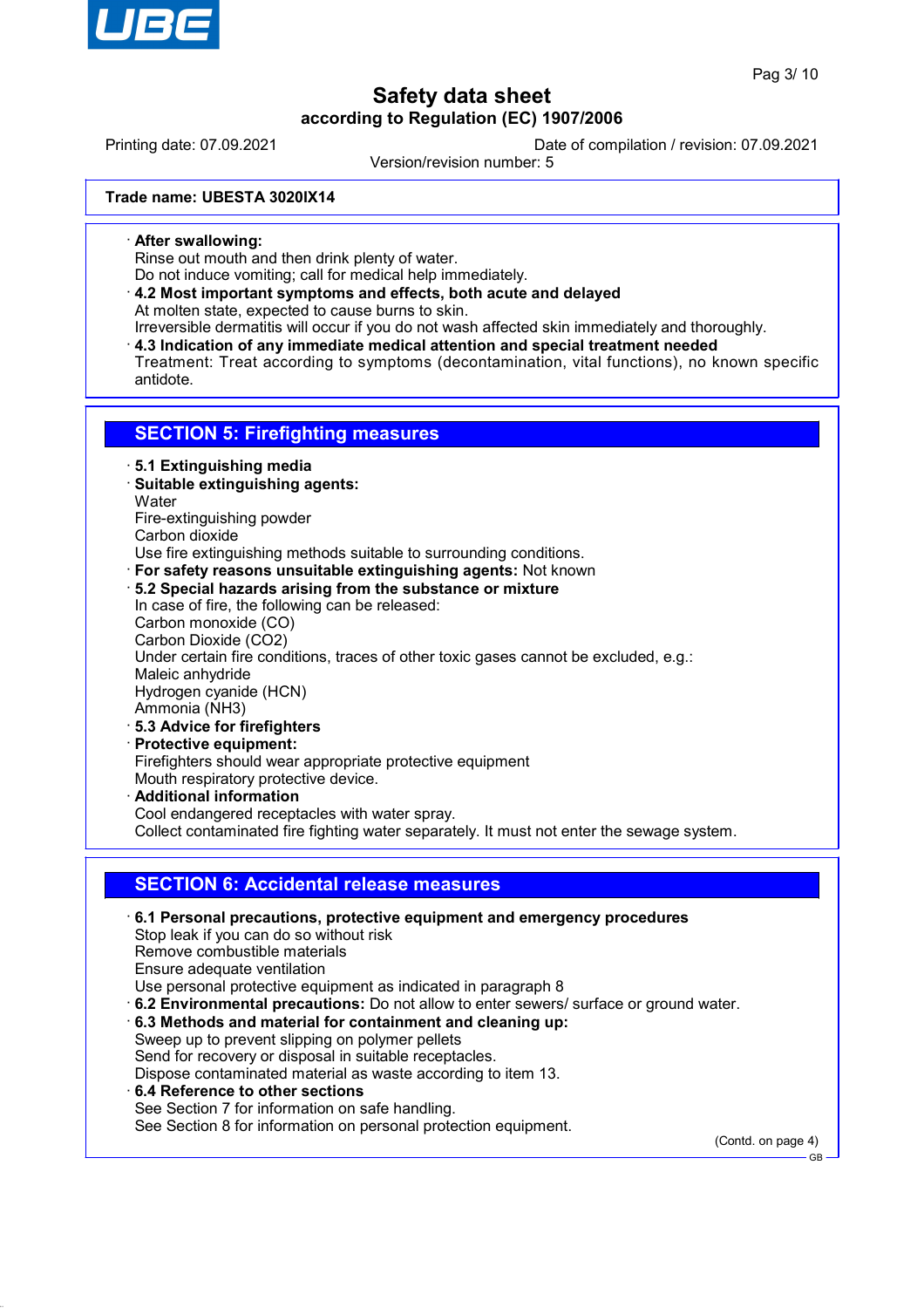

Printing date: 07.09.2021 Date of compilation / revision: 07.09.2021

Version/revision number: 5

#### **Trade name: UBESTA 3020IX14**

See Section 13 for disposal information.

## **SECTION 7: Handling and storage**

#### · **7.1 Precautions for safe handling**

Keep away from foodstuffs, beverages and feed. Immediately remove all soiled and contaminated clothing Wash hands before breaks and at the end of work. Do not eat, drink, smoke or sniff while working. Melted state: Avoid skin contact with the liquefied material. Avoid breathing dust/fume/vapours. · **Information about fire - and explosion protection:** Protect against electrostatic charges. · **7.2 Conditions for safe storage, including any incompatibilities**

· **Storage:**

· **Requirements to be met by storerooms and receptacles:**

Store in cool, dry conditions in well sealed receptacles.

- · **Information about storage in one common storage facility:** Not required.
- · **Further information about storage conditions:** Protect from heat and direct sunlight.
- · **7.3 Specific end use(s)**
- No further relevant information available.

See item 1.2

## **SECTION 8: Exposure controls/personal protection**

#### · **8.1 Control parameters**

· **Ingredients with limit values that require monitoring at the workplace:**

#### **1333-86-4 Carbon Black (10-25%)**

WEL (Great Britain) Short-term value: 7 mg/m<sup>3</sup> Long-term value: 3.5 mg/m<sup>3</sup>

#### **108-31-6 maleic anhydride (≥0.001-<0.1%)**

WEL (Great Britain) Short-term value: 3 mg/m<sup>3</sup> Long-term value: 1 mg/m<sup>3</sup> Sen

· **Additional information:** The lists valid during the making were used as basis.

- · **8.2 Exposure controls**
- · **Appropriate engineering controls**

Adequate ventilation should be maintained at handing.

Additionally, local exhaust ventilation recommended at melting process.

· **Individual protection measures, such as personal protective equipment**

· **General protective and hygienic measures:**

The usual precautionary measures are to be adhered to when handling chemicals.

· **Respiratory protection:**

Not necessary if room is well-ventilated.

Unnecessary under normal processing

Use suitable respiratory protective device in case of insufficient ventilation.

Melted state:

Wear a respirator conforming to EN140 at least with Type A filter.

In case of brief exposure or low pollution use respiratory filter device. In case of intensive or longer exposure use self-contained respiratory protective device.

(Contd. on page 5)

GB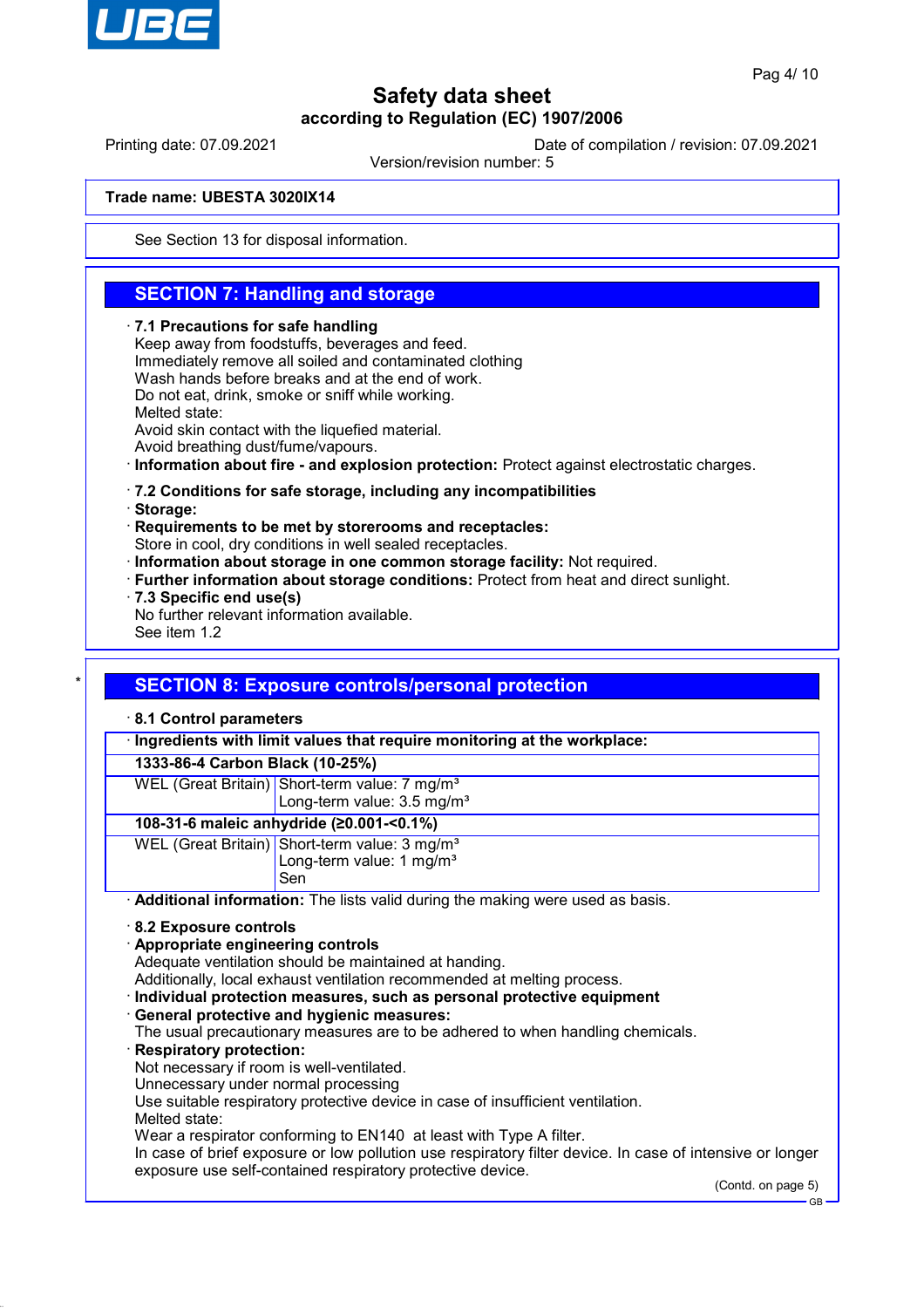

Printing date: 07.09.2021 Date of compilation / revision: 07.09.2021

Version/revision number: 5

**Trade name: UBESTA 3020IX14**

· **Hand protection**

Use protective gloves according to EN 374 Molten state:

At treating hot polymer or molding process, heat resistant gloves should be required.



Protective gloves

Heat protection gloves

The glove material has to be impermeable and resistant to the product/ the substance/ the preparation.

Selection of the glove material on consideration of the penetration times, rates of diffusion and the degradation

· **Material of gloves**

Leather gloves

The selection of the suitable gloves does not only depend on the material, but also on further marks of quality and varies from manufacturer to manufacturer.

· **Eye/face protection**



Safety glasses

Safety goggles should be worn. At treating hot polymer or molten polymer, face shield should be recommended.

- · **Skin and body protection:** Protective work clothing
- · **Environmental exposure controls** Prevent the material from spreading into the environment.

## **SECTION 9: Physical and chemical properties**

| 9.1 Information on basic physical and chemical properties<br><b>General Information</b> |                                    |  |
|-----------------------------------------------------------------------------------------|------------------------------------|--|
| · Colour:                                                                               | <b>Black</b>                       |  |
| · Odour:                                                                                | Light                              |  |
| ⋅ Odour threshold:                                                                      | Not determined.                    |  |
| · Melting point/freezing point:                                                         | 173-183 °C (PA12)                  |  |
|                                                                                         | Not determined for mixture.        |  |
| <b>Boiling point or initial boiling point and</b>                                       |                                    |  |
| boiling range                                                                           | Not determined for mixture.        |  |
| · Flammability                                                                          | Product is not flammable.          |  |
| · Lower and upper explosion limit                                                       |                                    |  |
| · Lower:                                                                                | Not applicable.                    |  |
| $\cdot$ Upper:                                                                          | Not applicable.                    |  |
| · Flash point:                                                                          | Not applicable.                    |  |
| · Auto-ignition temperature:                                                            | 330 °C (PA12 (UN 4.2 test combust) |  |
|                                                                                         | Not determined for mixture.        |  |
| · Decomposition temperature:                                                            | Not determined for mixture.        |  |
| · pH                                                                                    | Not applicable.                    |  |
| · Viscosity:                                                                            |                                    |  |
| <b>Kinematic viscosity</b>                                                              | Not applicable.                    |  |
| · Dynamic:                                                                              | Not applicable.                    |  |
|                                                                                         | (Contd. on page 6)                 |  |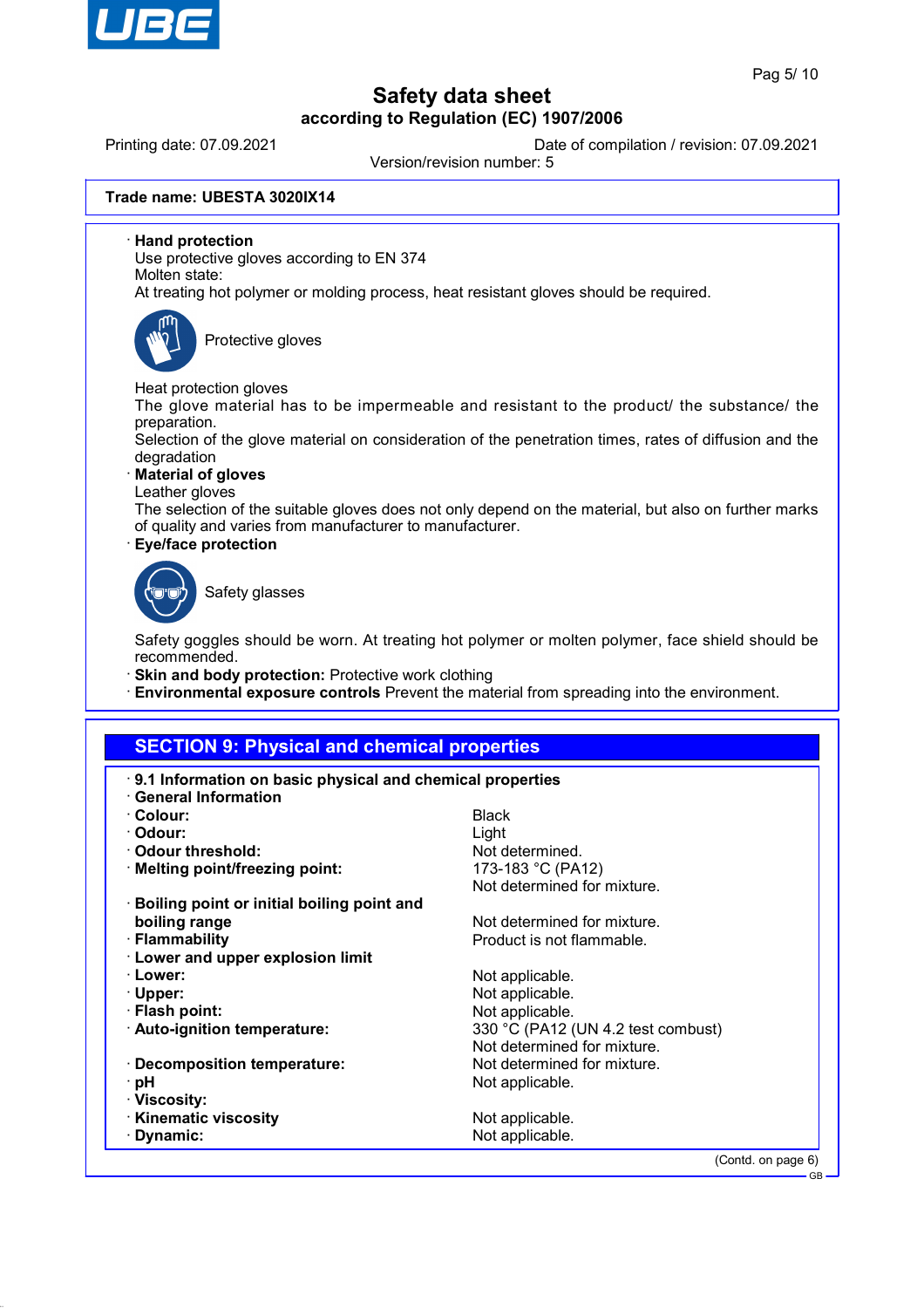

Printing date: 07.09.2021 Date of compilation / revision: 07.09.2021

Version/revision number: 5

| Trade name: UBESTA 3020IX14 |  |  |
|-----------------------------|--|--|
|-----------------------------|--|--|

| <b>Solubility</b>                                     |                                               |
|-------------------------------------------------------|-----------------------------------------------|
| · water:                                              | Insoluble.                                    |
| · Partition coefficient n-octanol/water (log          |                                               |
| value)                                                | Not applicable.                               |
| · Vapour pressure:                                    | Not applicable for being a solid              |
| · Density and/or relative density                     |                                               |
| · Density:                                            | Not determined for mixture.                   |
| · Relative density at 20 °C                           | 1.01-1.02 (PA12)                              |
|                                                       | Not determined for mixture.                   |
| · Vapour density                                      | Not applicable for being a solid              |
| · 9.2 Other information                               |                                               |
| · Appearance:                                         |                                               |
| $\cdot$ Form:                                         | <b>Pellets</b>                                |
| · Important information on protection of health       |                                               |
| and environment, and on safety.                       |                                               |
| <b>Explosive properties:</b>                          | Product does not present an explosion hazard. |
| · Freezing point                                      |                                               |
| <b>Evaporation rate</b>                               | Not applicable.                               |
| Information with regard to physical hazard<br>classes |                                               |
| · Explosives                                          | <b>None</b>                                   |
| · Flammable gases                                     | None                                          |
| · Aerosols                                            | None                                          |
| · Oxidising gases                                     | None                                          |
| · Gases under pressure                                | None                                          |
| · Flammable liquids                                   | None                                          |
| · Flammable solids                                    | None                                          |
| · Self-reactive substances and mixtures               | <b>None</b>                                   |
| · Pyrophoric liquids                                  | None                                          |
| · Pyrophoric solids                                   | None                                          |
| · Self-heating substances and mixtures                | None                                          |
| · Substances and mixtures, which emit                 |                                               |
| flammable gases in contact with water                 | None                                          |
| <b>Oxidising liquids</b>                              | <b>None</b>                                   |
| · Oxidising solids                                    | None                                          |
| · Organic peroxides                                   | None                                          |
| Corrosive to metals                                   | None                                          |
| <b>Desensitised explosives</b>                        | None                                          |

## **SECTION 10: Stability and reactivity**

· **10.1 Reactivity** Stable under ordinary conditions of use and storage.

#### · **10.2 Chemical stability**

Stable at environment temperature.

The product is stable if stored and handled as prescribed/indicated

- · **Thermal decomposition / conditions to be avoided:** No decomposition if used according to specifications.
- · **10.3 Possibility of hazardous reactions**

No hazardous reactions if stored and handled as prescribed/indicated.

(Contd. on page 7)

GB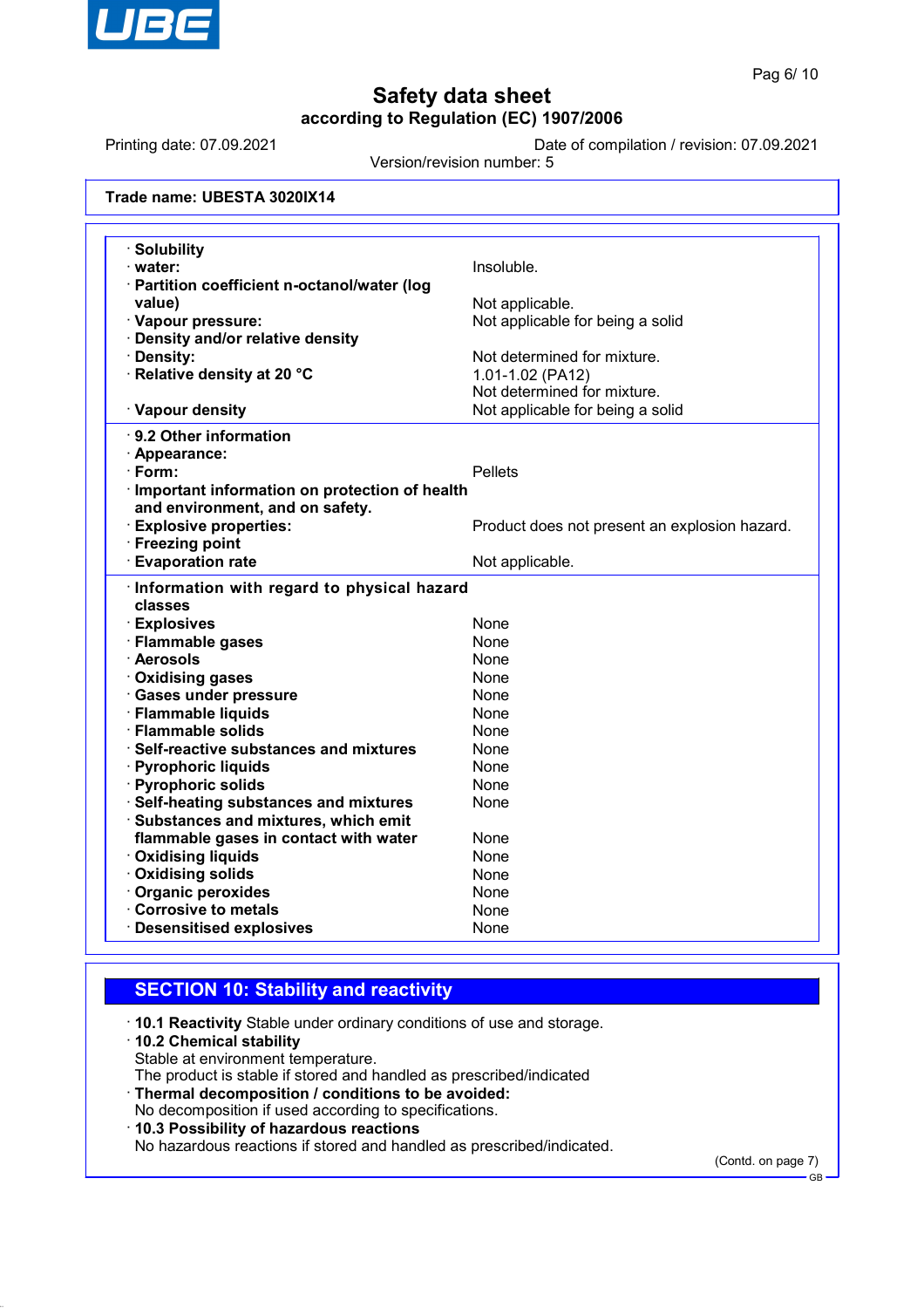

Printing date: 07.09.2021 Date of compilation / revision: 07.09.2021

Version/revision number: 5

**Trade name: UBESTA 3020IX14**

· **10.4 Conditions to avoid**

Avoid heat, flames, sparks and other sources of ignition.

Avoid high temperature

· **10.5 Incompatible materials:** Oxidizing agents, acids, bases and reactive agents.

· **10.6 Hazardous decomposition products:**

Carbon monoxide and carbon dioxide

Hydrogen cyanide (prussic acid)

Ammonia

## **SECTION 11: Toxicological information**

### · **11.1 Information on hazard classes as defined in Regulation (EC) No 1272/2008**

· **Acute toxicity** Based on available data, the classification criteria are not met.

| 108-31-6 maleic anhydride                                                                                                                                                                                                                                                                                                                                                                                                                                                                                                                                                                                                                                                                                                                                                                                                                                                                                                                                                                                                                                                                                                                                                                                                                                                                                                                                                                   |
|---------------------------------------------------------------------------------------------------------------------------------------------------------------------------------------------------------------------------------------------------------------------------------------------------------------------------------------------------------------------------------------------------------------------------------------------------------------------------------------------------------------------------------------------------------------------------------------------------------------------------------------------------------------------------------------------------------------------------------------------------------------------------------------------------------------------------------------------------------------------------------------------------------------------------------------------------------------------------------------------------------------------------------------------------------------------------------------------------------------------------------------------------------------------------------------------------------------------------------------------------------------------------------------------------------------------------------------------------------------------------------------------|
| <b>LD50</b><br>Oral                                                                                                                                                                                                                                                                                                                                                                                                                                                                                                                                                                                                                                                                                                                                                                                                                                                                                                                                                                                                                                                                                                                                                                                                                                                                                                                                                                         |
| LD50<br>Dermal                                                                                                                                                                                                                                                                                                                                                                                                                                                                                                                                                                                                                                                                                                                                                                                                                                                                                                                                                                                                                                                                                                                                                                                                                                                                                                                                                                              |
| Inhalative LC50/4 h $>4.35$ mg/l (rat)                                                                                                                                                                                                                                                                                                                                                                                                                                                                                                                                                                                                                                                                                                                                                                                                                                                                                                                                                                                                                                                                                                                                                                                                                                                                                                                                                      |
| <b>Skin corrosion/irritation</b><br>Mixture:<br>Based on available data, the classification criteria are not met.<br>Components:<br>Maleic Anhydride:<br>Species: rabbit<br>Result: corrosive<br>Serious eye damage/irritation<br>Mixture:<br>Components:<br>Maleic Anhydride:<br>Species: rabbit<br>Result: corrosive<br>· Respiratory or skin sensitisation May cause an allergic skin reaction.<br>· Germ cell mutagenicity Based on available data, the classification criteria are not met.<br>Carcinogenicity Based on available data, the classification criteria are not met.<br>· Reproductive toxicity Based on available data, the classification criteria are not met.<br>STOT-single exposure Based on available data, the classification criteria are not met.<br>STOT-repeated exposure Based on available data, the classification criteria are not met.<br>· Aspiration hazard Based on available data, the classification criteria are not met.<br>· Additional toxicological information:<br>· Repeated dose toxicity<br>Components:<br>Maleic Anhydride:<br>Route of exposure: inhalation<br>Target organs: respiratory system<br>Assessment: The substance is classified as specific target organ toxicant, repeated exposure,<br>category 1.<br>CMR effects (carcinogenity, mutagenicity and toxicity for reproduction)<br>No further relevant information available. |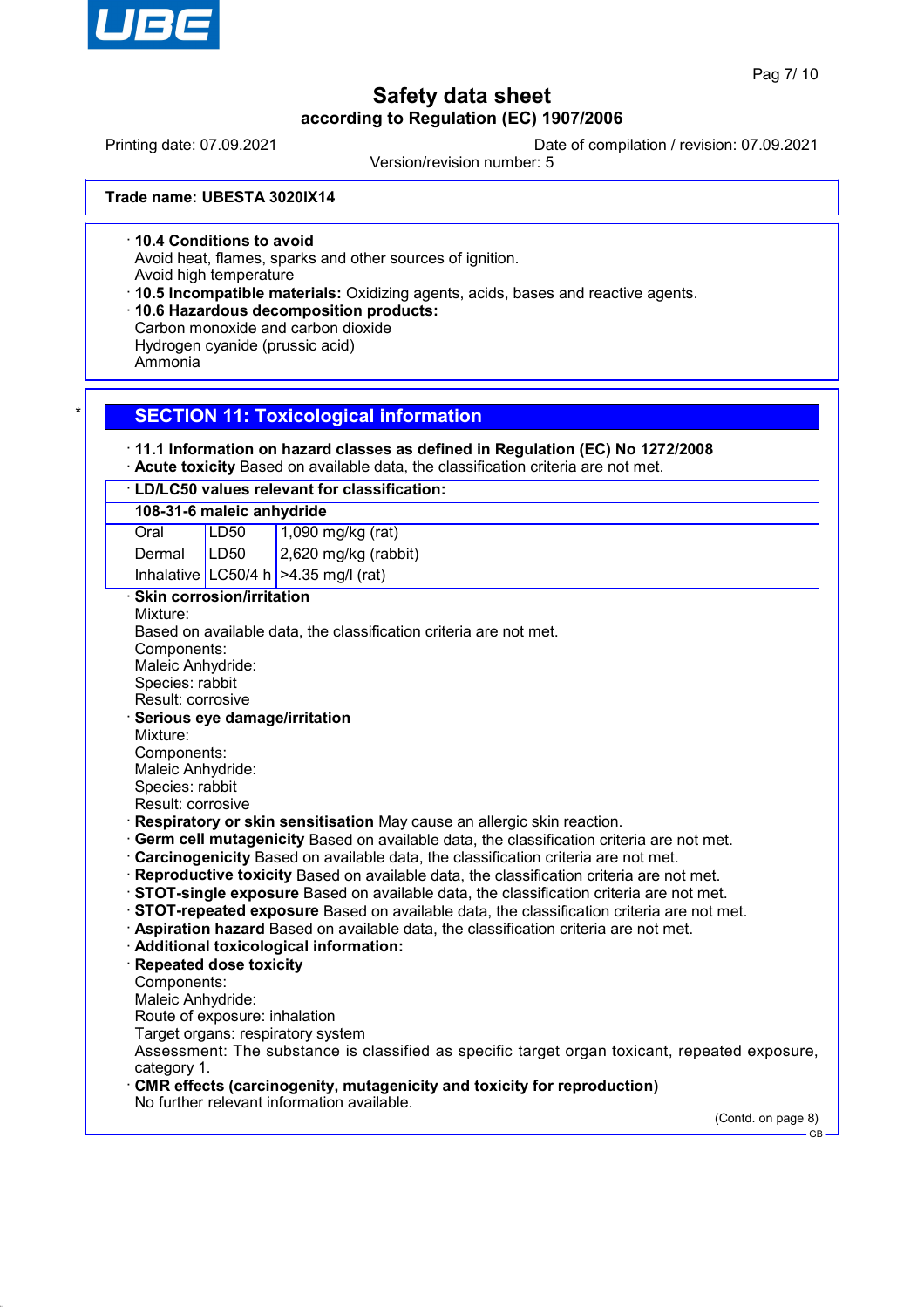

Printing date: 07.09.2021 Date of compilation / revision: 07.09.2021

Version/revision number: 5

**Trade name: UBESTA 3020IX14**

· **11.2 Information on other hazards**

· **Endocrine disrupting properties**

None of the ingredients is listed.

| $\star$ | <b>SECTION 12: Ecological information</b> |  |  |
|---------|-------------------------------------------|--|--|
|         |                                           |  |  |

- · **12.1 Toxicity**
- · **Aquatic toxicity:**

Mixture:

No further relevant information available.

Components:

**108-31-6 maleic anhydride**

NOEC(21d) 10 mg/L (daphnia magna)

EC50(72h) 74.35 mg/L (Pseudokirchnerella subcapitata)

EC50 77 mg/l /21d (daphnia magna)

LC50 (96 h) 75 mg/l (Oncorhynchus mykiss)

EC50 (48 h) 42.81 mg/l (daphnia magna)

### · **12.2 Persistence and degradability**

Mixture: No further relevant information available. Components: Maleic Anhydride:

Easily biodegradable: 93%. After 11 days.

- · **12.3 Bioaccumulative potential**
- Mixture:

No further relevant information available.

Components: Maleic Anhydride:

Low potential based on the log Kow

log Pow:-2.61 (20 ºC)

· **12.4 Mobility in soil** No further relevant information available.

- · **12.5 Results of PBT and vPvB assessment**
- · **PBT:** Not applicable.
- · **vPvB:** Not applicable.
- · **12.6 Endocrine disrupting properties**

The product does not contain substances with endocrine disrupting properties.

· **12.7 Other adverse effects** No further relevant information available.

## **SECTION 13: Disposal considerations**

#### · **13.1 Waste treatment methods**

- · **Recommendation**
- Chemical residues generally count as special waste

Must not be disposed together with household garbage. Do not allow product to reach sewage system.

Disposal must be made according to official regulations.

(Contd. on page 9)

GB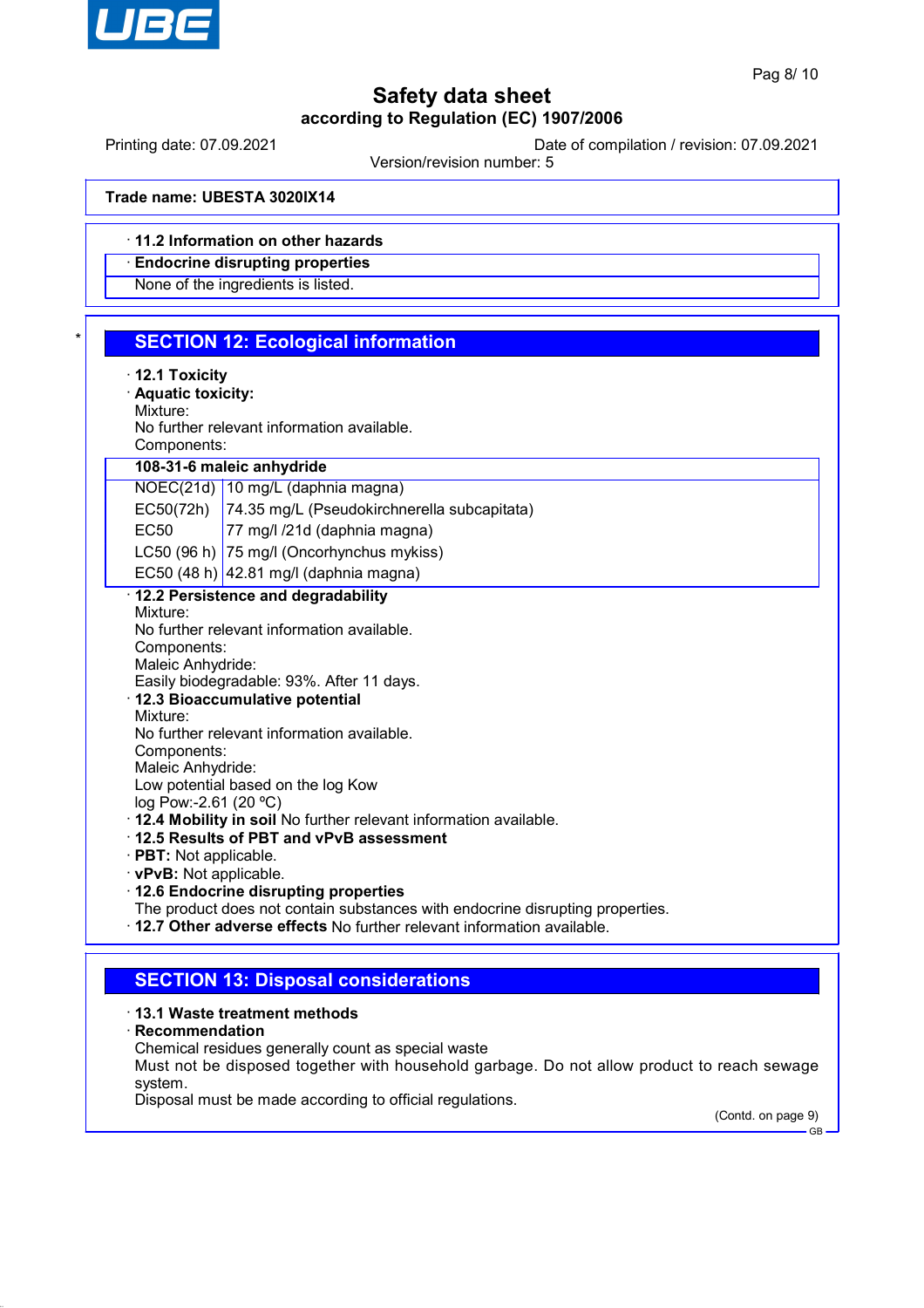

Printing date: 07.09.2021 Date of compilation / revision: 07.09.2021

Version/revision number: 5

**Trade name: UBESTA 3020IX14**

#### · **Uncleaned packaging:**

· **Recommendation:**

Packaging may contain residues of the product and should be treated accordingly. Disposal must be made according to official regulations.

## **SECTION 14: Transport information**

| 14.1 UN number or ID number<br>· ADR, ADN, IMDG, IATA | The substance is not classified under transport<br>regulations<br>Not applicable |
|-------------------------------------------------------|----------------------------------------------------------------------------------|
| 14.2 UN proper shipping name                          | The substance is not classified under transport<br>regulations                   |
| · ADR, ADN, IMDG, IATA                                | Not applicable                                                                   |
| 14.3 Transport hazard class(es)                       | The substance is not classified under transport<br>regulations                   |
| · ADR, ADN, IMDG, IATA                                |                                                                                  |
| · Class                                               | Not applicable                                                                   |
| ⋅ 14.4 Packing group                                  | The substance is not classified under transport<br>regulations                   |
| · ADR, IMDG, IATA                                     | Not applicable                                                                   |
| 14.5 Environmental hazards:                           |                                                                                  |
| $\cdot$ Marine pollutant:                             | No.                                                                              |
| 14.6 Special precautions for user                     | Not applicable.                                                                  |
| 14.7 Maritime transport in bulk according to          |                                                                                  |
| <b>IMO instruments</b>                                | Not applicable.                                                                  |
| $\cdot$ UN "Model Regulation":                        | Not applicable                                                                   |

## **SECTION 15: Regulatory information**

- · **15.1 Safety, health and environmental regulations/legislation specific for the substance or mixture**
- · **Directive 2012/18/EU**
- · **Named dangerous substances ANNEX I** None of the ingredients is listed.
- · **National regulations:**
- · **Other regulations, limitations and prohibitive regulations**
- · **Substances of very high concern (SVHC) according to REACH, Article 57** Product does not contain SVHCs.
- · **15.2 Chemical safety assessment:** A Chemical Safety Assessment has not been carried out.

## **SECTION 16: Other information**

This information is based on our present knowledge. However, this shall not constitute a guarantee for any specific product features and shall not establish a legally valid contractual relationship.

(Contd. on page 10) GB